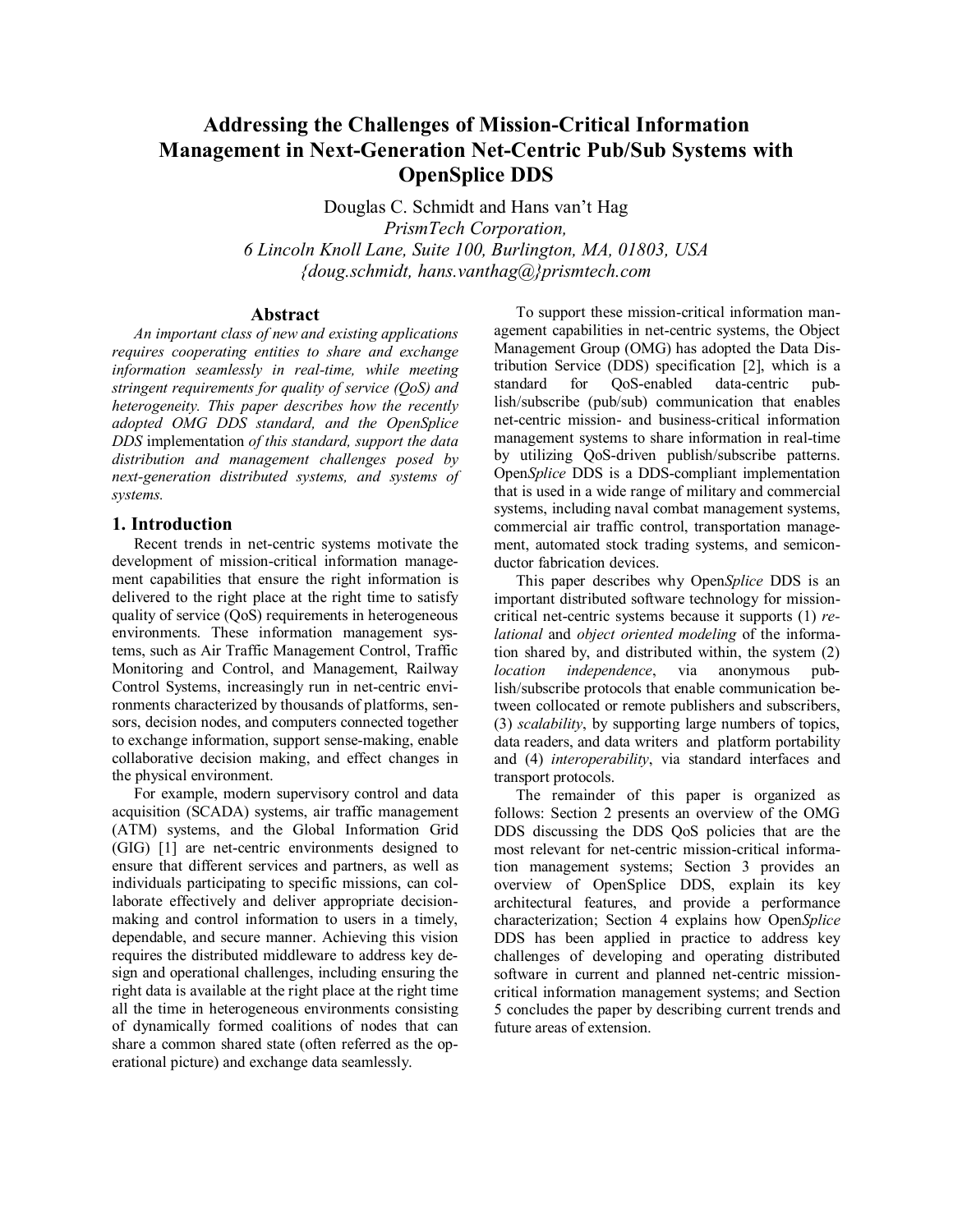### **2. DDS Overview**

DDS provides the following capabilities for netcentric mission-critical information systems:

- **Universal access to information** from a wide variety of sources running over potentially heterogeneous hardware/software platforms and networks,
- **An orchestrated information bus** that aggregates, filters, and prioritizes the delivery of this information to work effectively under the restrictions of transient and enduring resource constraints,
- **Continuous adaptation to changes** in the operating environment, such as dynamic network topologies, publisher and subscriber membership changes, and intermittent connectivity, and
- **Standard QoS policies and mechanisms** that enable applications and administrators to customize the way information is delivered, received, and processed in the appropriate form and level of detail to users at multiple levels in net-centric systems.

This section describes the key capabilities and entities in DDS and shows how its QoS policies can be used to specify and enforce performance-related requirements of net-centric mission-critical information management systems. Figure 1 shows the various profiles and layers in the DDS standard. The lower layer defines a Data-Centric Publish Subscribe (DCPS) platform, whose goal is to provide efficient, scalable, predictable, and resource aware data distribution. The higher layer is the Data Local Reconstruction Layer (DLRL), which is an optional interface that provides an object-oriented facade atop the DCPS. The DLRL extends the DCPS to allow object-oriented (OO) information models to specify the information shared by a DDS application. .



**Figure 1: Profiles and Layers in the DDS Standard** 

A separate specification, called the Real-Time Publish/Subscribe (RTPS) DDS interoperability wire protocol [3], defines the standard network protocol used to exchange data between publishers and subscribers that use different implementations of DDS. The remainder of this section describes the conceptual model of DDS and explains the QoS policies that are most relevant for net-centric mission-critical information management systems.

#### **2.1 DDS Conceptual Model**

**Domains and partitions**. DDS applications send and receive data within a domain. Domains can be divided into partitions that allow the separation and protection of different data flows. Although DDS entities can belong to different domains, only participants within the same domain can communicate, which helps isolate and optimize communication within communities that share common interests. For example, each communication layer within a large-scale distributed system could be associated with a DDS domain, and further subdivided into partitions. This approach isolates domain participants across layers, which enables effective use of resources and helps enforce security and confidentiality policies.

**Global data space**. DDS provides a strongly typed global data space within each domain in which applications produce and consume dynamically changing portions of a shared information model, as shown in Figure 2. DDS's information model capabilities are similar to those of relational databases, except that DDS's global data space is completely distributed, QoSaware, and allows anonymous and asynchronous sharing of a common information model. The DDS information model is the only knowledge publishers and subscribers need to communicate, *i.e.*, they need not be aware of each other nor be concerned with low-level network programming details, such as IP addresses, port numbers, remote object references, or service names. By allowing data to flow where and when needed, DDS's global data space enables the sharing of mission-critical information and situational awareness needed to implement net-centric mission-critical information management systems.



**Figure 2: DDS Global Data Space in a Domain** 

**Topic**. A DDS topic is an association between a data type, a set of QoS policies, and a unique name, as shown in Figure 3. A topic is also the unit of information contained in DDS's global data space and is used by applications to define their information model and associate QoS policies with it. DDS applications in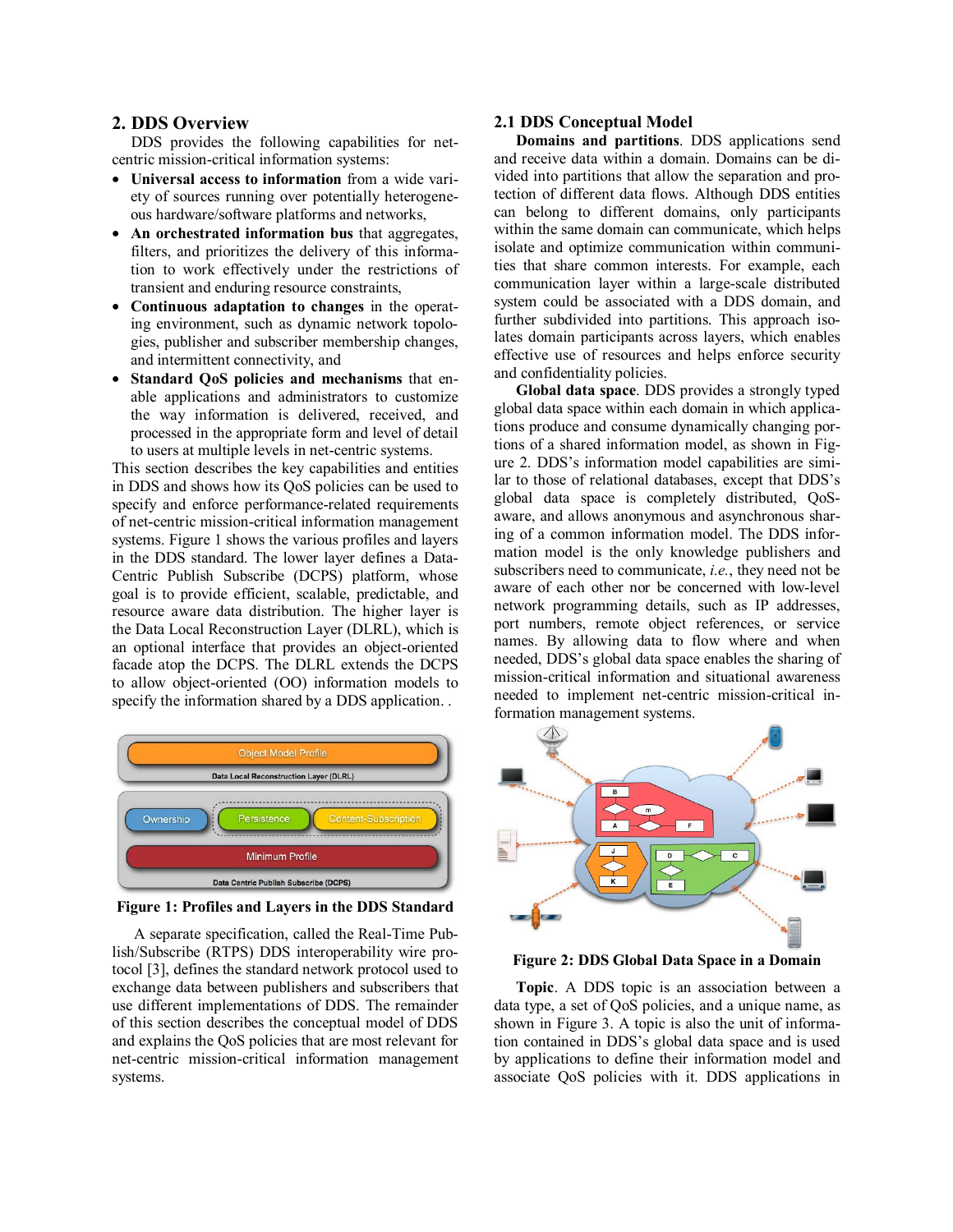net-centric systems define their information model by identifying topics that are relevant for solving their requirements and organizing them into either relational or object-oriented models. DDS allows the expression of the system information model as either (1) a topic relational model, which can be thought as an extension of the familiar entity relationship diagrams used in data bases, decorated with QoS, or (2) an object-oriented model, which can also be synthesized as an object-oriented view of the relational model.



**Figure 3: DDS Topic** 

The DCPS layer provides support for relational modeling, while the DLRL extends the DCPS with an object-oriented facade, so that applications can either completely ignore the DCPS relational models or build an object models atop the DCPS. When using the DLRL layer, familiar OO constructs, such as inheritance and relationships, can be used to model the information to share and distribute within the system, further improving expressiveness, productivity, and reusability. Data associated with DDS topics are expressed using types defined by the standard OMG Interface Definition Language (IDL), which simplifies the inter-working between DDS and CORBA. Relationships between topics can be captured via keys that can be used to distinguish between different instances of the same topic. In net-centric mission-critical information systems, an information model will be associated with every layer in which DDS-based data exchange occurs. This information model, which can comply with open standards, is the *lingua franca* used by the different applications in coalitions to exchange information and seamlessly interoperate. Likewise, the QoS policies decorating the information model determine how the data is disseminated, persisted, and received in the global data space.

**Publishers and subscribers**. In net-centric mission-critical information management systems, publishers and subscribers correspond to a range of domain participants, such as embedded devices, air traffic control radars, visualization consoles, and online stock feeds, as well as planning and simulation services in operations centers. DDS applications use data writers to publish data values to the global data space of a domain and data readers to receive data. A publisher is a factory that creates and manages a group of data writers with similar behavior or QoS policies, as shown in

Figure 4. A subscriber is a factory that creates and manages data readers, as also shown in Figure 4.

Publishers can declare their intent to produce data on particular topics with associated QoS, and provide the data on those topics to the global data space. Subscribers receive topic data from the global data space that match their subscriptions (the rules that define what represents a matching subscription are described below). Configuring QoS policies allows publishers and subscribers to  $(1)$  define the local behavior of their interface with DDS, such as the number of historical data samples they require and the maximum updaterate at which they want to receive data, and (2) how DDS should provide global data availability with respect to reliability, urgency, importance, and durability of the distributed data. Since topics themselves can be annotated with QoS policies that drive the global dataavailaibity, publishers and subscribers can use these pre-defined QoS policies as consistent defaults allowing them to concentrate purely on the local-behavior driving policies.



#### **Figure 4: DDS Publisher/Writer Subscriber/Reader and Subscription/QoS Matching**

**Subscriptions and matching.** A subscription is an operation that associates a subscriber to its matching publishers, as shown in the center of Figure 4. In addition to the topic-based subscriptions described above, DDS also supports *content-based subscription*, in which a subset of the standard Structured Query Language (SQL) is used to specify subscription filters. In DDS a *matching* subscription must match the following two types of topic's properties: (1) its features, such as its type, name, key, and content, and (2) its QoS policies, which are described in the *QoS Policies*  section.

The matching process for QoS uses a requested/offered (RxO) model shown in Figure 5, where the requested QoS must be less than or equal to the offered QoS. For example, subscribers requesting reliable data delivery cannot communicate with publishers that only distribute data using best effort delivery. Likewise, subscribers cannot request a topic update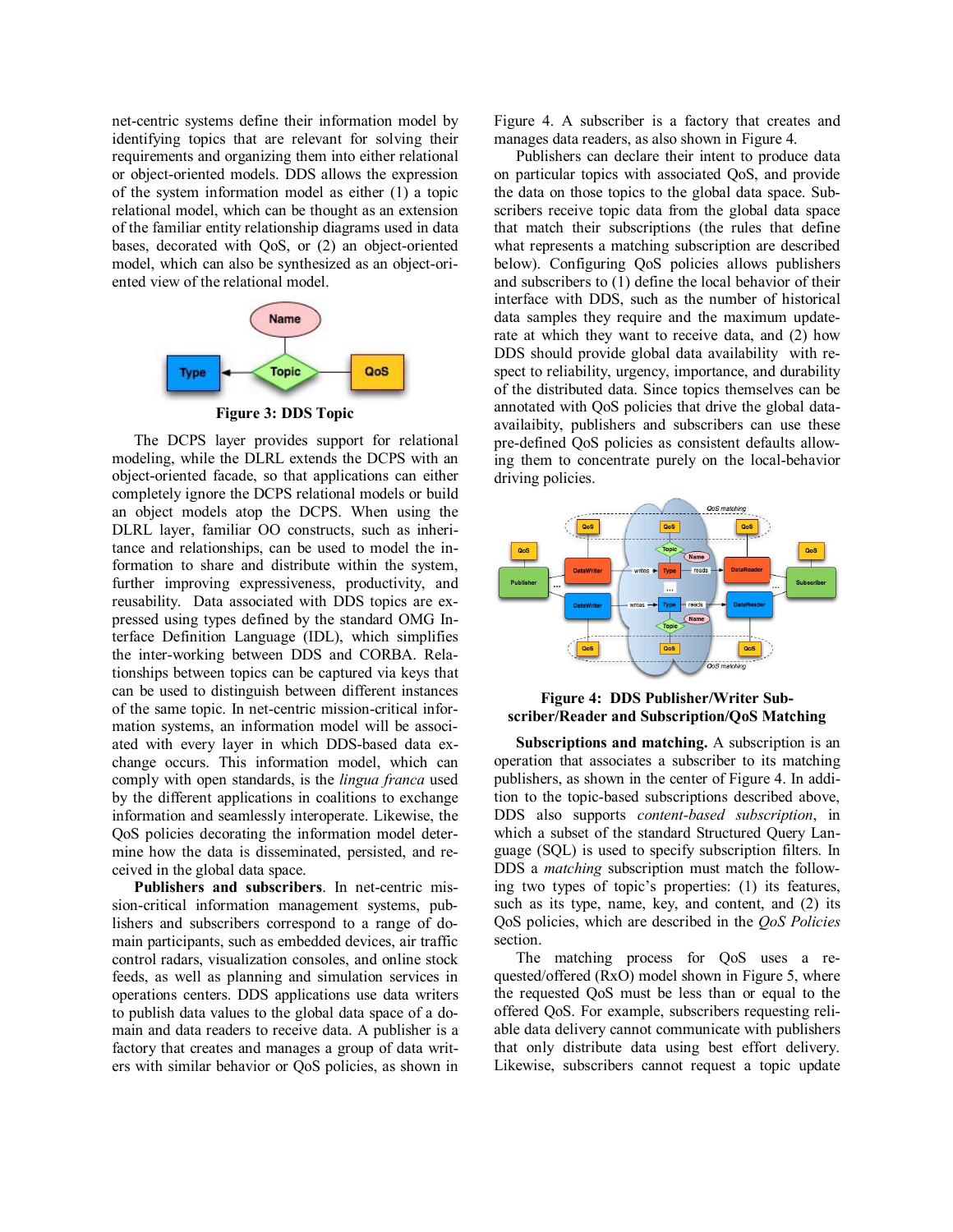whose deadline is smaller than that declared by any publishers.

The subscription matching mechanism provided by DDS enforces a powerful form of "design by contract" [5], where QoS is used together with type information to decide whether publishers and subscribers can communicate. This extended form of design by contract helps ensure that net-centric systems will operate as intended, both from functional and QoS perspectives. These assurances are essential in the development, deployment, and operation of mission-critical net-centric mission-critical information management systems.

**Discovery**. Another key feature of DDS is that all information needed to establish communication can be discovered automatically, in a completely distributed manner. Applications dynamically declare their intent to become publishers and/or subscribers of one or more topics to the DDS middleware, which uses this information to establish the proper communication paths between discovered entities. This capability supports dynamic scenarios common in net-centric mission-critical information management where cooperating domain participants join and leave throughout system operation.

#### **2.2 Quality of Service (QoS) Policies**

DDS is designed for mission-critical net-centric systems where the right answer delivered too late becomes the wrong answer. To meet this requirement it is essential that the middleware controls and optimizes the use of resources, such as network bandwidth, memory, and CPU time. Figure 5 shows the rich set of QoS policies that DDS [2] provides to control and constrain topic (T), data reader (DR), data writer (DW), publisher (P), and subscriber (S) resources and QoS properties, such as persistence, reliability, timeliness, and memory usage. Below we discuss the DDS QoS policies that are the most relevant for net-centric missioncritical information management systems.

**Data availability.** DDS provides the following QoS policies that control the availability of data to domain participants:

• The DURABILITY QoS policy controls the lifetime of the data written to the global data space in a domain. Supported durability levels include (1) volatile, which specifies that once data is published it is not maintained by DDS for delivery to late joining applications, (2) transient local, which specifies that publishers store data locally so that late joining subscribers get the last published item if a publisher is still alive, (3) transient, which ensures that the global data space maintains the information outside the local scope of any publishers for use by late joining subscribers, and (4) persistent, which ensures that the global data space stores the information persistently so it is available to late joiners even after the shutdown and restart of the system. Durability is achieved by relying on a durability service whose properties are configured by means of the DURABILITY\_SERVICE QoS of non-volatile topics.

- The LIFESPAN QoS policy controls the interval of time during which a data sample is valid. The default value is infinite, with alternative values being the time-span for which the data can be considered valid.
- The HISTORY OoS policy controls the number of data samples (i.e., subsequent writes of the same topic) that must be stored for readers or writers. Possible values are the last sample, the last n samples, or all samples.

These QoS policies provide the DDS global data space with the ability to cooperate in highly dynamic environments characterized by continuous joining and leaving of publisher/subscribers. This capability makes it possible for net-centric mission-critical information management systems to share a common operational picture regardless of the dynamism that characterizes portions of the systems, such as coalitions of soldiers collaborating in urban environments or coordinated UAVs in support of mission-critical operations.

| <b>QoS Policy</b>                   | <b>Applicability</b> | <b>RxO</b> | <b>Modifiable</b> |                             |
|-------------------------------------|----------------------|------------|-------------------|-----------------------------|
| <b>DURABILITY</b>                   | T. DR. DW            | Y          | N                 | Data<br><b>Availability</b> |
| <b>DURABILITY</b><br><b>SERVICE</b> | T. DW                | N          | N                 |                             |
| <b>LIFESPAN</b>                     | T. DW                | ۰          | Y                 |                             |
| <b>HISTORY</b>                      | T, DR, DW            | N          | N                 |                             |
| <b>PRESENTATION</b>                 | P.S                  | Y          | N                 | <b>Data Delivery</b>        |
| <b>RELIABILITY</b>                  | T. DR. DW            | Y          | N                 |                             |
| <b>PARTITION</b>                    | P.S                  | N          | Y                 |                             |
| <b>DESTINATION</b><br><b>ORDER</b>  | T. DR. DW            | Ÿ          | N                 |                             |
| <b>OWNERSHIP</b>                    | T. DR. DW            | Y          | N                 |                             |
| <b>OWNERSHIP</b><br><b>STRENGTH</b> | <b>DW</b>            | ٠          | Y                 |                             |
| <b>DEADLINE</b>                     | T. DR. DW            | Y          | Y                 | Data<br><b>Timeliness</b>   |
| <b>LATENCY</b><br><b>BUDGET</b>     | T. DR. DW            | Y          | Y                 |                             |
| <b>TRANSPORT</b><br><b>PRIORITY</b> | T. DW                | ¥          | Y                 |                             |
| <b>TIME BASED</b><br><b>FILTER</b>  | <b>DR</b>            | ٠          | Y                 | <b>Resources</b>            |
| <b>RESOURCE</b><br><b>LIMITS</b>    | T. DR. DW            | N          | N                 |                             |
| <b>USER DATA</b>                    | DP. DR. DW           | N          | Y                 | <b>Configuration</b>        |
| <b>TOPIC_DATA</b>                   | T                    | N          | Y                 |                             |
| <b>GROUP DATA</b>                   | P.S                  | N          | Y                 |                             |

**Figure 5: Key QoS Policies for Net-centric Systems** 

**Data delivery.** DDS provides the following QoS policies that control how data is delivered and how publishers can claim exclusive rights on data updates:

• The PRESENTATION QoS policy gives control on how changes to the information model are presented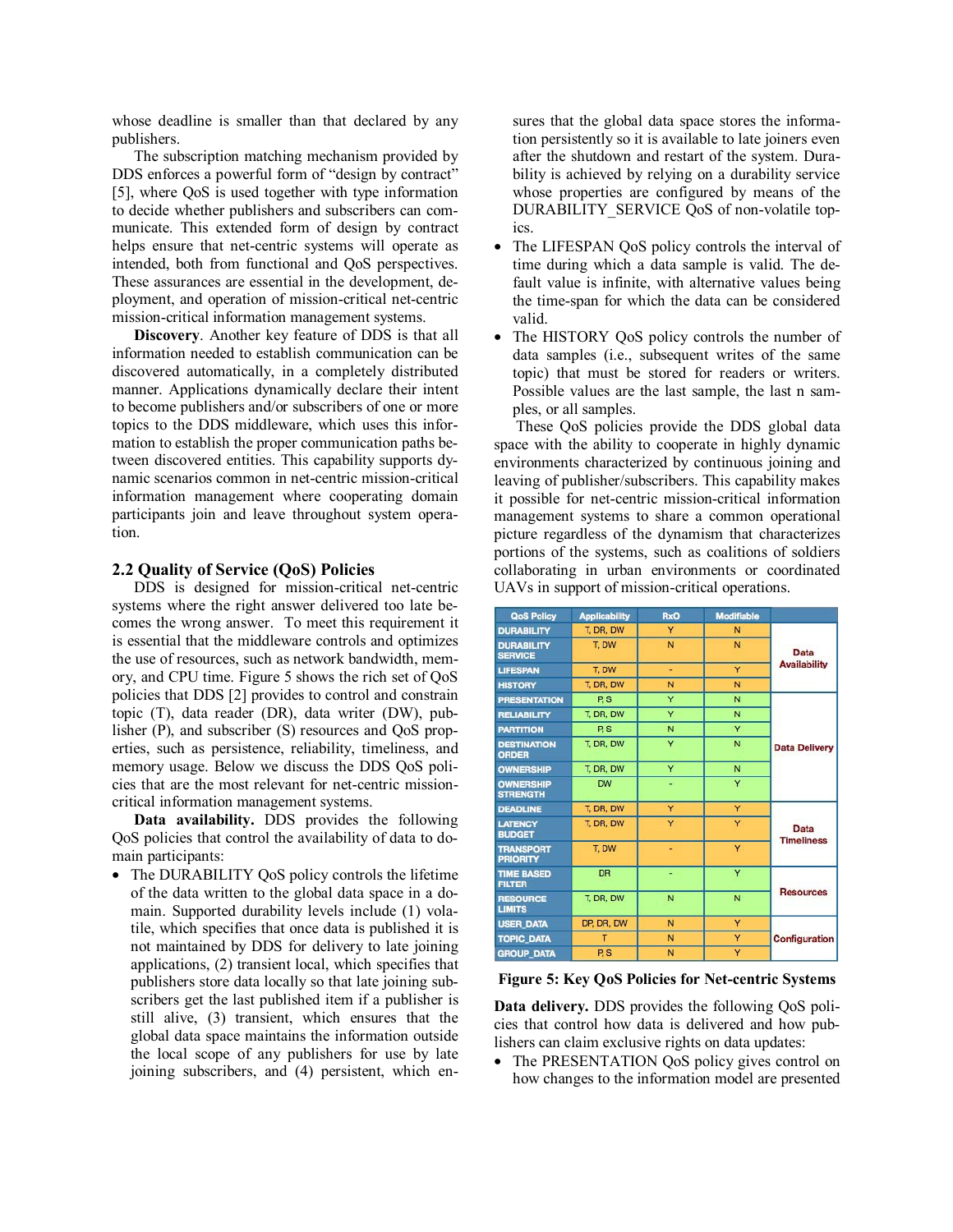to subscribers. This QoS gives control on the ordering as well as the coherency of data updates. The scope at which it is applied is defined by the access scope, which can be one of INSTANCE, TOPIC, or GROUP level.

- The RELIABILITY QoS policy controls the level of reliability associated with data diffusion. Possible choices are RELIABLE and BEST\_EFFORT distribution.
- The PARTITION QoS policy gives control over the association between DDS partitions (represented by a string name) and a specific instance of a publisher/subscriber. This association provides DDS implementations with an abstraction that—if implemented properly—segregates traffic generated by different partitions, thereby improving overall application scalability and performance.
- The DESTINATION ORDER QoS policy controls the order of changes made by publishers to some instance of a given topic. DDS allows the ordering of different changes according to source or destination timestamps.
- The OWNERSHIP QoS policy controls which writer 'owns' the write-access to a topic when there are multiple writers and ownership is EXCLUSIVE. Only the writer with the highest OWNER-SHIP STRENGTH can publish the data. If the OWNERSHIP QoS policy value is shared, multiple writers can concurrently update a topic. OWNER-SHIP thus helps to manage replicated publishers of the same data.

These QoS policies control the reliability and availability of the data, thus allowing the delivery of the right data to the right place at the right time. More elaborate ways of selecting the right data are offered by the DDS content-awareness profile that allows applications to select information of interest based upon their content.

**Data timeliness.** DDS provides the following QoS policies that control the timeliness properties of distributed data:

- The DEADLINE QoS policy allows applications to define the maximum inter-arrival time for data. DDS can be configured to automatically notify applications when deadlines are missed.
- The LATENCY BUDGET QoS policy provides a means for applications to inform DDS of the urgency associated with transmitted data. The latency budget specifies the time period within which DDS must distribute the information. This time period starts from the moment the data is written by a publisher until it is available in the subscriber's datacache ready for use by reader(s).

• The TRANSPORT PRIORITY QoS policy allows applications to control the importance associated with a topic or with a topic instance, thus allowing a DDS implementation to prioritize more important data relative to less important data.

These QoS policies make it possible to ensure that mission-critical information needed to reconstruct the shared operational picture is delivered in a timely manner.

**Resources.** DDS defines the following QoS policies to control the network and computing resources that are essential to meet data dissemination requirements:

- The TIME BASED FILTER QoS policy allows applications to specify the minimum inter-arrival time between data samples, thereby expressing their capability to consume information at a maximum rate. Samples that are produced at a faster pace are not delivered. This policy helps a DDS implementation optimize network bandwidth, memory, and processing power for subscribers that are connected over limited bandwidth networks or which have limited computing capabilities.
- The RESOURCE LIMITS QoS policy allows applications to control the maximum available storage to hold topic instances and related number of historical samples

DDS's QoS policies support the various elements and operating scenarios that constitute net-centric mission-critical **information** management. By controlling these QoS policies it is possible to scale DDS from low-end embedded systems connected with narrow and noisy radio links, to high-end servers connected to high-speed fiber-optic networks.

**Configuration.** The QoS policies described above, which provide control over the most important aspects of **data** delivery, availability, timeliness, and resource usage. In addition, DDS also supports the definition and distribution of user specified bootstrapping information via the following QoS policies:

- The USER DATA QoS policy allows applications to associate a sequence of octets to domain participant data readers and data writers. This data is then distributed by means of the DCPSParticipant builtin topic. This QoS policy is commonly used to distribute security credentials.
- The TOPIC\_DATA QoS policy allows applications to associate a sequence of octet with a topic. This bootstrapping information is distributed by means of the DCPSTopic built-in topic. A common use of this QoS policy is to extend topics with additional information, or meta-information, such as IDL typecodes or XML schemas.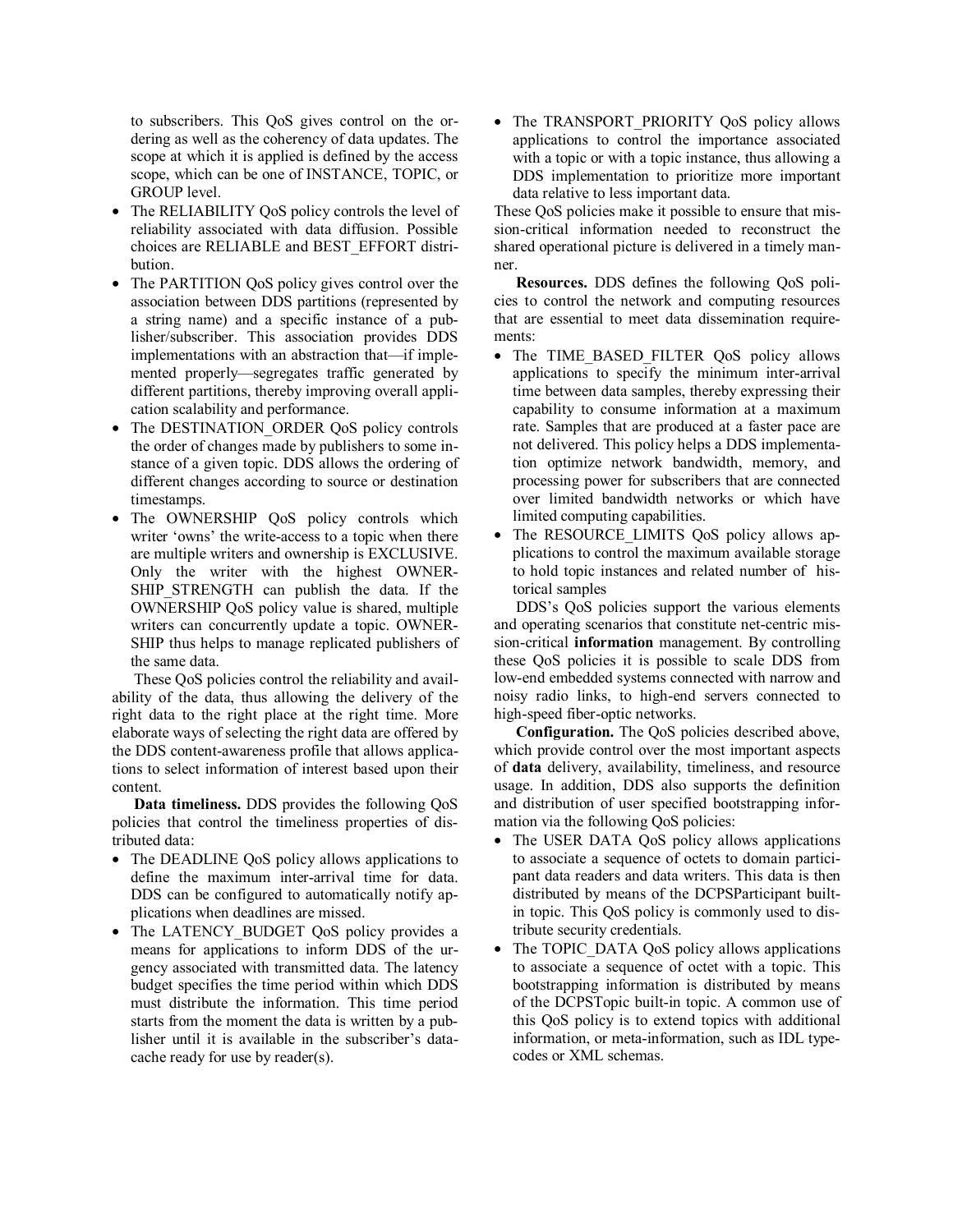• The GROUP DATA QoS policy allows applications to associate a sequence of octets with publishers and subscribers. This bootstrapping information is distributed by means of the DCPSSubscription,and DCPSPublication built-in topics, respectively. A typical use of this information is to allow additional application control over subscriptions matching.

## **3. OpenSplice DDS**

Open*Splice* DDS is an implementation of the OMG DDS v1.2 characterized by high performance, high availability and extreme scalability and predictability. This section explains how these properties are provided by Open*Splice* DDS's architectural features that have been designed to support scalability, predictability, and optimal resource usage. Figure 6 shows Open*Splice* DDS' macroscopic organization, showing how it can run on both enterprise operating systems, such as Windows, Linux, and Solaris, as well as embedded real-time operating systems, such as VxWorks and LynxOS. Open*Splice* DDS relies on a set of modular services that support networking, resource management, persistence, database and Web Services integration. On top of these services its DCPS and DLRL implementations, are exposed in several different language bindings, such as C, C++, and Java. Additional high-level services include monitoring, configuring and logging systems running on Open*Splice* DDS.



**Figure 6: Open***Splice* **DDS Features**

**Architectural Highlights. The** Open*Splice* DDS architecture, shown in Figure 7, is built around a few core concepts: (1) efficient usage of shared resources, such as memory and networking to warrant proper scalability, (2) QoS driven management of these resources to provide maximal determinism, and (3) a pluggable-service architecture that both implements essential DDS functionality, such as priority-pre-emptive networking or distributed fault-tolerant durability, as well as allows for flexible adaptation of the middleware to balance functionality and footprint.

**Scalability and Efficiency.** To reduce code-footprint, a single shared-library provides the OpenSplice DDS binding (API's) to both applications and its pluggable services. This library provides efficient sharing of information within a single host by utilizing a ringfenced shared memory segment holding a single-copy of each shared data-item regardless of the number of applications that have expressed interest in that data. For efficient dissemination of information between hosts, the OpenSplice DDS Networking service schedules access to the shared network based upon the actual urgency (the LATENCY\_BUDGET QoS) of the information.

**Determinism and Safety**. Critical resources, such as memory and network interfaces, are managed by OpenSplice DDS to provide the determinism as required in realtime systems and bound the impact of misbehaving applications in mission-critical systems. For example, DDS QoS policies for information importance (TRANSPORT\_PRIORITY) and scope (PARTITION) drive the priority pre-emptive data distribution by the networking service. This trusted service also shields potentially misbehaving applications from the network.

**Pluggable services**. Within a single host, the Open*Splice* DDS shared memory segment provides and mediates application access to the various pluggable Open*Splice* DDS services, such as the networking service, the durability service, and DBMS integration service. Applications will thus read and write data to the shared memory, while the services will access the same shared memory segment concurrently to perform their activities.



**Figure 7: Open***Splice* **DDS Architecture** 

**Networking Service.** The Open*Splice* DDS networking service represents one of its most distinguishing features. The networking service reads data from the shared memory and ships it to subscribers in other computing nodes making optimal use of resources whilst enforcing the required QoS levels. Thanks to the shared memory architecture, (1) the overhead of local communication is minimized due to the presence of a shared memory that already interconnects all applications, (2) applications do not have direct access to the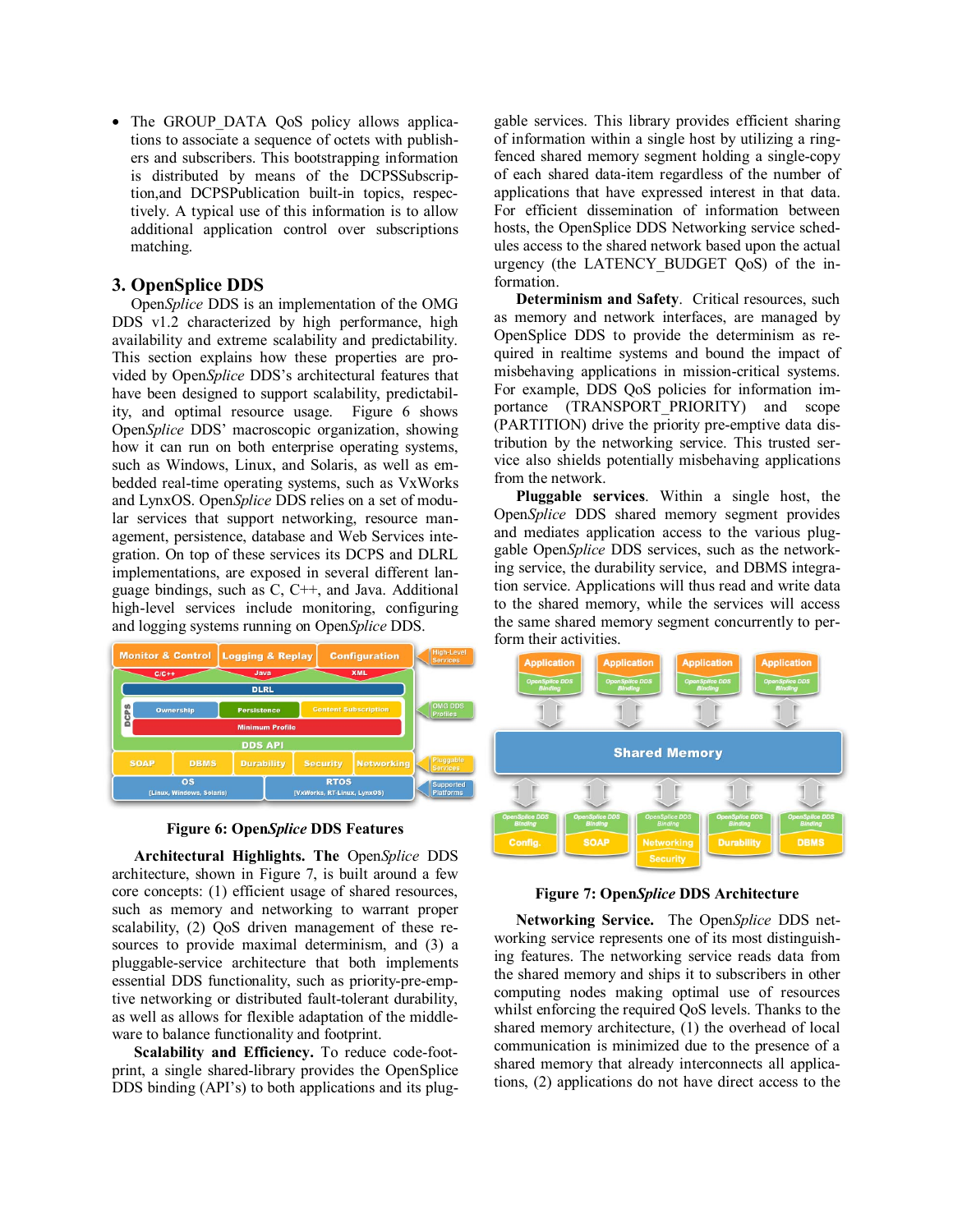networking resources, so the network service can enforce transport priorities across applications, make inter-application data bundling, and perform more effective traffic shaping, and (3) when multiple applications on a node subscribe to the same topic this architecture can minimize memory usage and marshaling overhead.

The Open*Splice* networking service supports any user-defined number of network channels dedicated to handle traffic of a specified priority range. This feature enforces messages priority even on non-priority-preserving transports, such as the TCP/IP or UDP/IP. Another important feature provided by the Open*Splice*  DDS network service is traffic shaping. For every channel it is possible to define the traffic profile, and ensure that the network utilization never exceeds a user-specified value.



**Figure 8: Open***Splice* **DDS Networking Service** 

## **4. DDS Success Stories**

**Standard adoption.** Although DDS is a relatively new standard (adopted by the OMG in 2004), it has been adopted quickly. Its fast paced adoption stems from its ability to address key requirements of data distribution in net-centric systems, as well as the maturity and quality of available implementations, which are based on decades of experience developing datacentric middleware for mission-critical systems.

DDS has been mandated by (1) EuroControl as the standard publish/subscribe mechanism for exchanging flight data plans between Air Traffic Control Centers, (2) the US Navy's Open Architecture Computing Environment [6] as the standard publish/subscribe technology to use in next-generation combat management systems, and (3) DISA as the standard technology for publish/subscribe to be used in all new or upgraded systems [7]. Several major mission-critical programs, such as the European Next Generation Flight Data Processor, CoFlight, US Navy's DDG-1000 land attack destroyer, US Army's Future Combat Systems (FCS), and the Thales TACTICOS Combat Management System also adopted DDS even before it was mandated, underscoring DDS's ability to address the data distribution challenges of next-generation mission-critical information management systems.

**OpenSplice DDS use cases.** Open*Splice* DDS was one of the most influential technologies contributing to the definition of the DDS standard, due in large part to its heritage of success during the past two decades in a range of mission-critical distributed systems. In particular, Open*Splice* DDS has been deployed in several different application domains, such as defense, aerospace, transportation, etc. For example, the TACTI-COS combat management system [8] developed by THALES Naval Netherlands builds atop Open*Splice* DDS [9], which allows TACTICOS to achieve very high scalability, from small ships to aircraft carrier grade, as well as high performance, availability, and determinism even under temporary overload conditions. TACTICOS is currently in use in over15 Navies worldwide serving more than 26 ships-classes ranging from small patrol boats up to large frigates.

The utilization of Open*Splice* DDS is instrumental in the success of TACTICOS since it provides both the scalability to support thousands applications running on hundreds of distributed computers on a typical frigate size system. Another key feature of Open*Splice* DDS is its 'damage resistance,' i.e.,if an error occurs on a specific computer, DDS can dynamically re-allocate application software to the remaining computer pool. The DDS Persistence Profile as supported by Open*Splice* DDS is instrumental in this dynamic reallocation since it allows applications to store their internal state into the DDS middleware, which manages this state in a distributed and fault-tolerant way so that reallocated applications can regain their state after restart and can continue what they were doing before they crashed.

Open*Splice* DDS supports a data-centric approach where at the start of the system-design, the information model can be captured, annotated with proper QoS policies, and then shared between multiple parties. This federated architecture is common in existing and planned 'coalition-based' developments where multiple parties jointly implement the overall combat system. Open*Splice* DDS provides the fault tolerant information backbone onto which all these applications are deployed and is thus responsible for providing each application with the right information at the right time.

Along with the rapid adoption of Open*Splice* DDS in the defense domain, its use is also steadily growing in other domains, such as transportation, telecommunications, and finance. For example, in the context of Air Traffic Control (ATC) and Management (ATM),